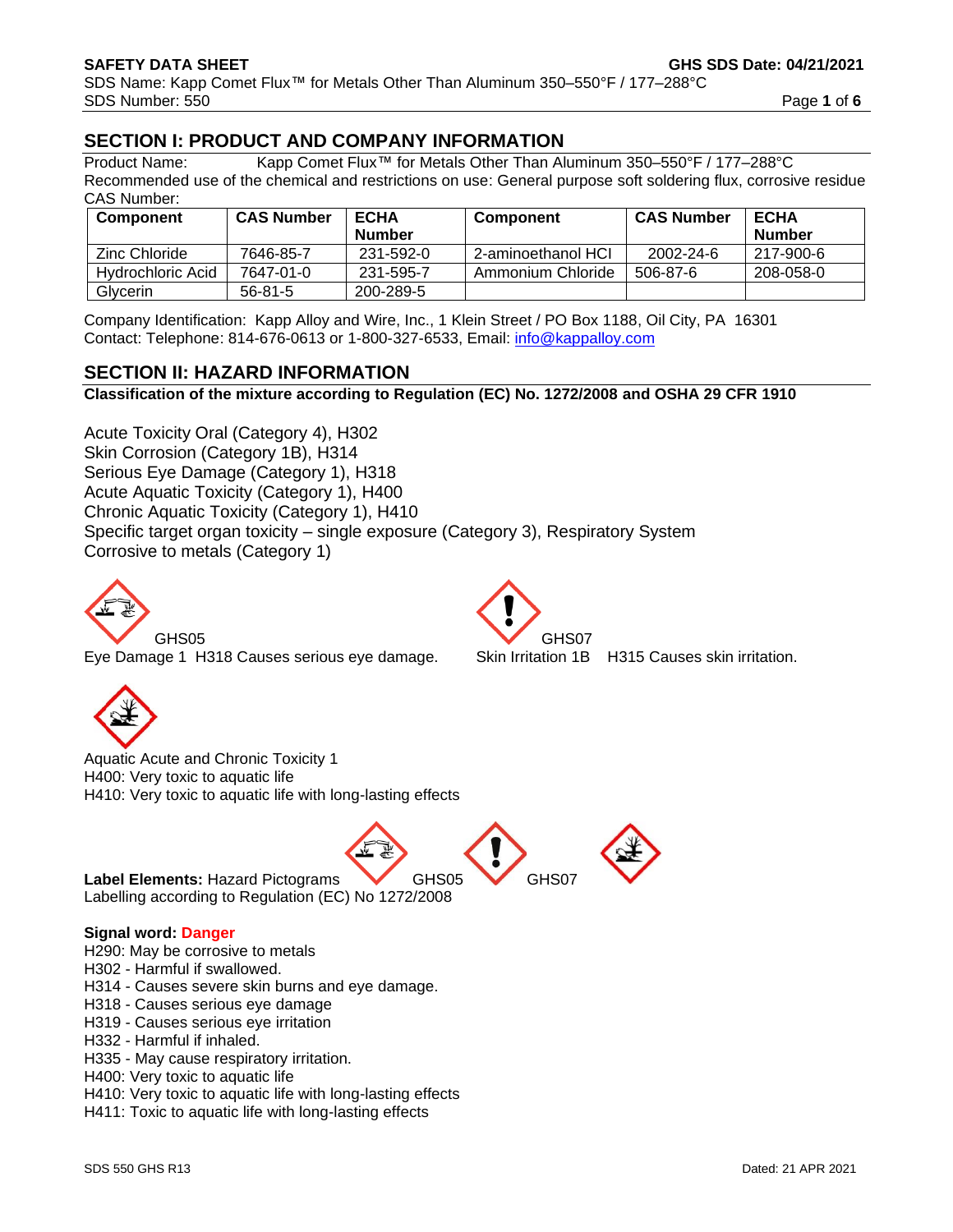SDS Name: Kapp Comet Flux™ for Metals Other Than Aluminum 350–550°F / 177–288°C SDS Number: 550 **Page 2** of **6** 

| Precautionary statements: |                                                                                                                 |
|---------------------------|-----------------------------------------------------------------------------------------------------------------|
| P234 -                    | Keep in original container.                                                                                     |
| P260 -                    | Do not breathe dust.                                                                                            |
| P261 -                    | Avoid breathing dust/fumes/gas/mist/vapors/spray                                                                |
| P264 -                    | Wash thoroughly after handling.                                                                                 |
| P270 -                    | Do not eat, drink or smoke when using this product.                                                             |
| P271 -                    | Use only outdoors or in a well-ventilated area                                                                  |
| P273 -                    | Avoid release to the environment.                                                                               |
| P280 -                    | Wear protective gloves/protective clothing/eye protection/face protection.                                      |
| P301+P312 -               | IF SWALLOWED: Immediately call a POISON CENTER or physician, rinse mouth and                                    |
| +P330+P331                | DO NOT induce vomiting.                                                                                         |
| P302+P352 -               | IF ON SKIN: Wash with plenty of water                                                                           |
| P303+P361+P353 -          | IF ON SKIN (or hair): Remove/ Take off immediately all contaminated clothing. Rinse skin<br>with water/ shower. |
| P304+P340 -               | IF INHALED: Remove person to fresh air and keep comfortable for breathing.                                      |
| +P311+P310                | Immediately call a POISON CENTER or physician.                                                                  |
| P305+P351 -               | IF IN EYES: Rinse cautiously with water for several minutes. Remove contact lenses                              |
| +P338+P310                | if present and easy to do – continue rinsing. Contact a physician                                               |
| P321 -                    | Specific treatment see section 2.3                                                                              |
| P332+P313 -               | If skin irritation occurs: Get medical advice/attention                                                         |
| P337+P313 -               | If eye irritation persists: Get medical advice/attention.                                                       |
| P362 -                    | Take off contaminated clothing                                                                                  |
| P363 -                    | Wash contaminated clothing before reuse.                                                                        |
| P391 -                    | Collect spillage.                                                                                               |
| P403+P233 -               | Store in a well ventilated place and keep container tightly closed.                                             |
| P501 -                    | Dispose of contents/container in accordance with local/national/international regulations.                      |

Target Organ Statement

• Causes severe burns to skin, eyes, and respiratory system

Effects of Chronic Exposure

- Contact burns, irritation to skin (scarring), eyes & respiratory system.
- Possible liver and kidney effects.

## **SECTION III: COMPOSITION / INGREDIENTS**

\*(Hazardous components 1% or greater; Carcinogens 0.1% or greater)

| <b>COMPONENT</b>         | CAS NO.       | <b>EINECS NO.</b> | <b>OSHA PEL</b> | <b>HAZARD</b> |
|--------------------------|---------------|-------------------|-----------------|---------------|
| Zinc Chloride            | 7646-85-7     | 231-592-0         |                 | Corrosive     |
| <b>Hydrochloric Acid</b> | 7647-01-0     | 231-595-7         |                 | Corrosive     |
| 2-aminoethanol HCI       | 2002-24-6     | 217-900-6         |                 | Eye Irritant  |
| Ammonium Chloride        | 506-87-6      | 235-186-4         | 10              | <b>OSHA</b>   |
| Glycerin                 | $56 - 81 - 5$ | 200-289-5         | ΝA              | ΝA            |

PEL = Permissible Exposure Limit; NA = Not Applicable; NE = Not Established; NAIF = No Applicable Information found

## **SECTION IV: FIRST AID MEASURES**

| Ingestion:  | Call a physician or Poison Control Center. Advise of chemical composition (Section III). Do not<br>induce vomiting. Give large quantities of water, milk, or 5% sodium bicarbonate solution. |
|-------------|----------------------------------------------------------------------------------------------------------------------------------------------------------------------------------------------|
| Skin:       | Promptly flush with water to remove any residue. If a rash or burn develops, consult a physician.<br>Product is corrosive.                                                                   |
| Inhalation: | Terminate exposure and remove to fresh air. Call physician; advise of chemical composition<br>(section III). Provide oxygen.                                                                 |
| Eves:       | Flush with water for at least 15 minutes to remove irritant. Remove contact lenses, if present and<br>easy to do. Continue rinsing. Consult a physician.                                     |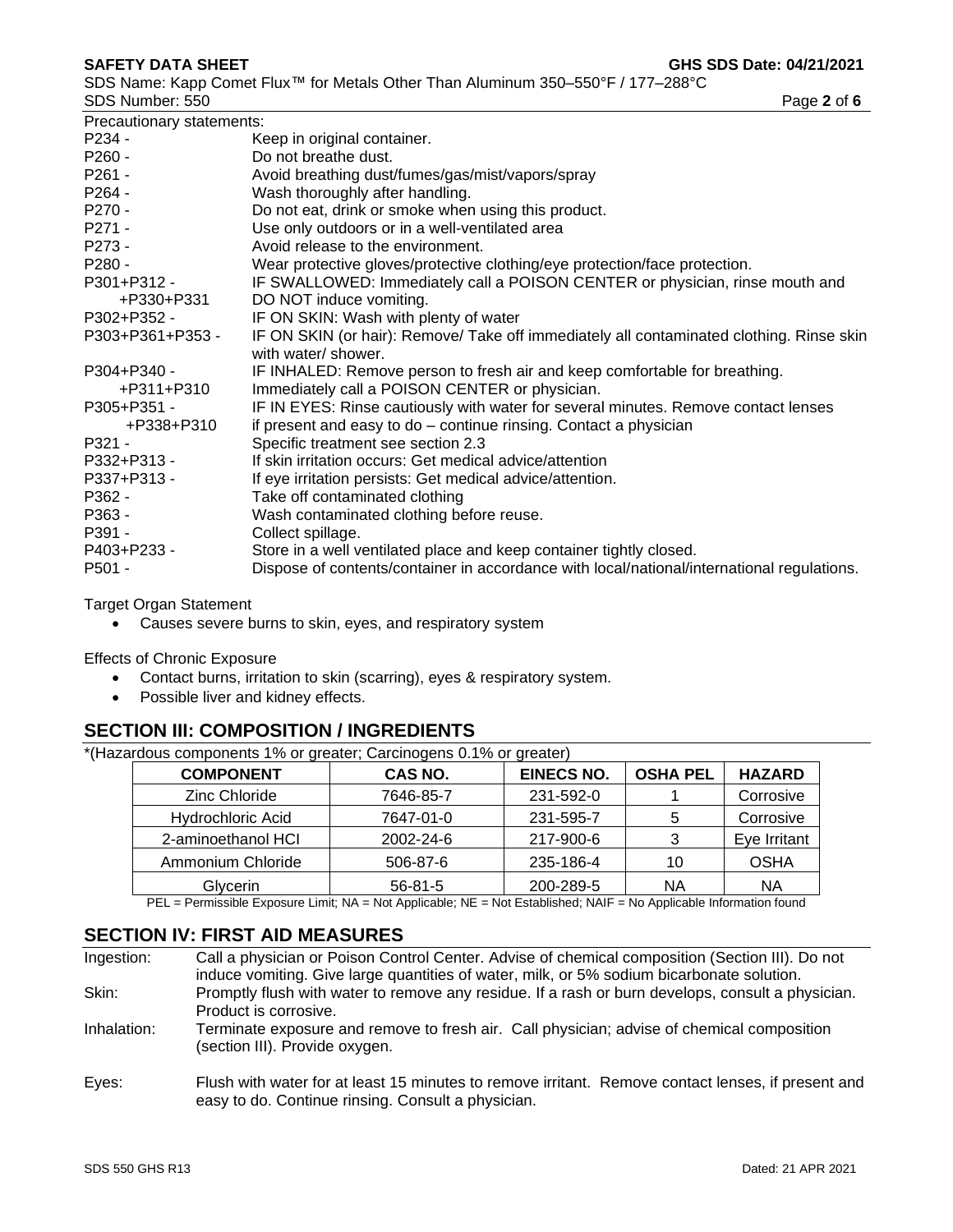SDS Name: Kapp Comet Flux™ for Metals Other Than Aluminum 350–550°F / 177–288°C SDS Number: 550 **Page 3** of **6 Page 3** of **6 Page 3** of **6** 

## **SECTION V: FIRE FIGHTING MEASURES**

Flash point & Methods Used: N/A Auto Ignition Temperature: N/A Flammability Limits: (in air, % by volume) **·**LEL: N/A, **·**UEL: N/A

## **Extinguisher Media: Water spray, fog, dry chemical, carbon dioxide, or alcohol-resistent foam.**

### **DO NOT USE WATER ON MOLTEN METAL: LARGE FIRES MAY BE FLOODED WITH WATER FROM A DISTANCE**

| <b>Special Fire Fighting Procedures</b> | Full protective equipment required. May release zinc oxide and HCI |
|-----------------------------------------|--------------------------------------------------------------------|
|                                         | fumes. Toxic metal halide fumes produced.                          |
| Unusual Fire and Explosion Hazards      | Dense smoke may be generated.                                      |

### **EMERGENCY PHONE NUMBER: CALL Kapp Alloy (800) 327-6533 – AVAILABLE 24 HOURS**

## **SECTION VI: ACCIDENTAL RELEASE MEASURES**

### **6.1 Personal precautions, protective equipment and emergency procedures:**

Use personal protective equipment. Avoid dust formation. Avoid breathing vapors, mist or gas. Ensure adequate ventilation. Evacuate personnel to safe areas. Avoid breathing dust. For personal protection see section 8.

### **6.2 Environmental precautions:**

Prevent further leakage or spillage if safe to do so.

### **6.3 Methods and materials for containment and cleaning up:**

Contain spill, absorb, sweep-up and dispose. Flush area to chemical sewer. Soda ash (sodium bicarbonate) is neutralizer for acid.

## **6.4 Reference to other sections:**

For disposal see section 13.

## **SECTION VII: HANDLING AND STORAGE**

### **7.1 Precautions for safe handling:**

Do not take internally. Avoid contact with skin and eyes. No eating or drinking in work area. Avoid formation of dust and aerosols. Provide appropriate exhaust ventilation at places where dust, mist, or smoke is formed. Professionally wash contaminated clothes before re-use. For precautions see section II.

### **7.2 Conditions for safe storage, including any incompatibilities:**

Store flux at ambient conditions, with temperatures between 35-80°F (2-27°C). Wash thoroughly after handling to remove all residue.

### **7.3 Specific end use(s):**

Apart from the uses mentioned in section 1.2 no other specific uses are stipulated.

## **SECTION VIII: EXPOSURE CONTROLS / PERSONAL PROTECTION**



Respiratory Protection: Use NIOSH-approved breathing apparatus to prevent exposure to dusts and fumes. Approved safety glasses/welding goggles, appropriate to your procedure, should be worn. Where risk assessment shows air-purifying respirators are appropriate use a full-face particle respirator type N100 (US) or type P3 (EN 143) respirator cartridges as a backup to engineering controls. If the respirator is the sole means of protection, use a full-face supplied air respirator. Use respirators and components tested and approved under appropriate government standards such as NIOSH (US) or CEN (EU). Eye/face protection: Face shield and safety glasses Use equipment for eye protection tested and approved

under appropriate government standards such as NIOSH (US) or EN 166(EU). Skin Protection: Handle with gloves. Gloves must be inspected prior to use. Use proper glove removal technique (without touching glove's outer surface) to avoid skin contact with this product. Dispose of contaminated gloves after use in accordance with applicable laws and good laboratory practices. Wash and dry hands.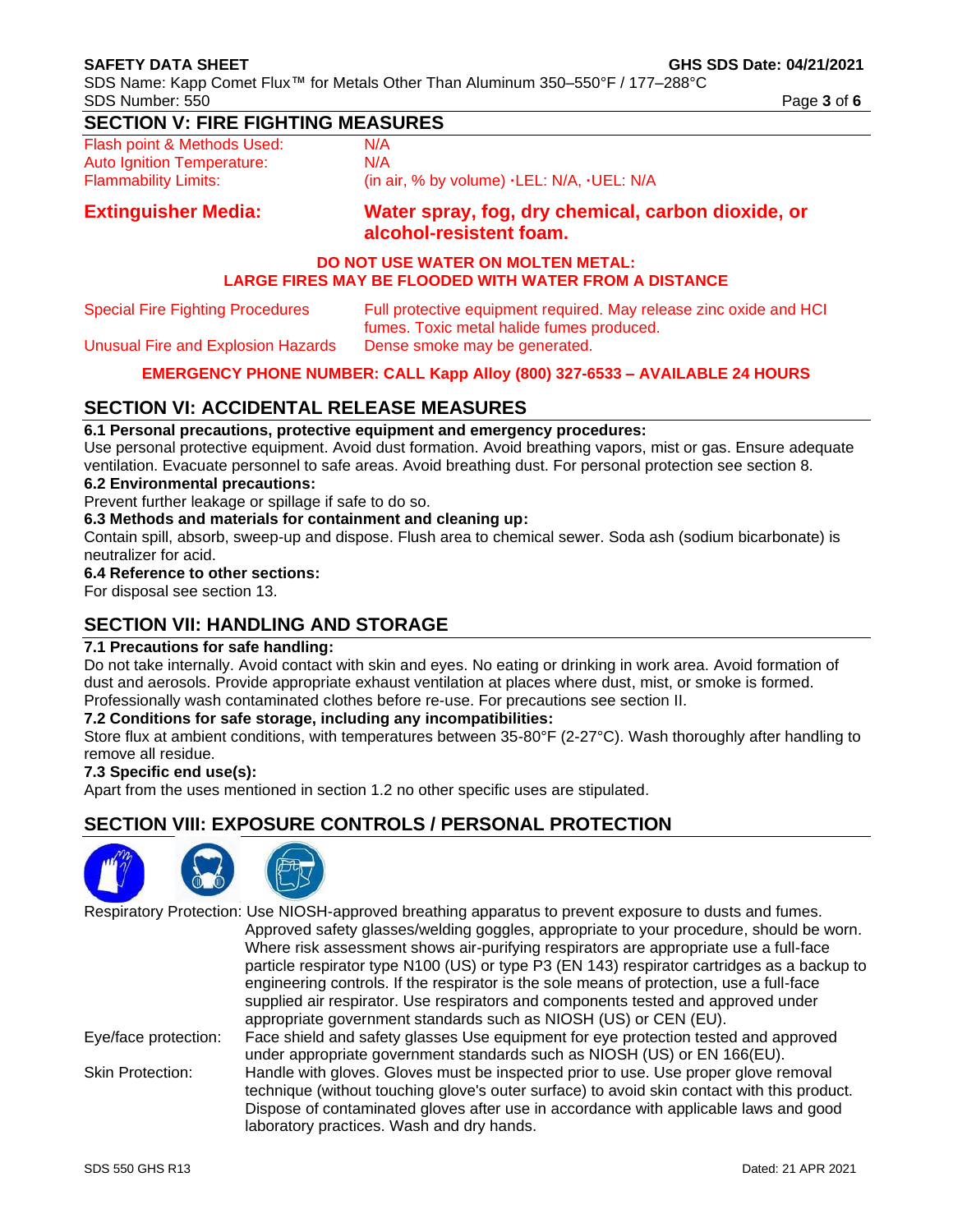#### **SAFETY DATA SHEET GHS SDS Date: 04/21/2021**

SDS Name: Kapp Comet Flux™ for Metals Other Than Aluminum 350–550°F / 177–288°C

SDS Number: 550 **Page 4** of **6** Body Protection: Impervious clothing. The type of protective equipment must be selected according to the concentration and amount of the dangerous substance at the specific workplace. Ventilation: Local Exhaust: YES; Mechanical: YES Maintain airflow away from user to remove all fumes and vapors, so that the PEL is never exceeded. Special: Conform to your regulatory statutes. Other: Full protective equipment normally used in soldering (/applicable) operations so as to prevent any contact. Review operations to avoid contact with hazardous gas, liquids or solids. \*Conform to all local, state, federal regulations. See also: 29 CFR 1910.132 - 29 CFR 1910.140. *Personal Protective Equipment* 29 CFR 1910.251 - 29 CFR 1910.257. *Welding, Cutting and Brazing*

## **SECTION IX: PHYSICAL AND CHEMICAL PROPERTIES**

| <b>Boiling Point:</b>                                                                                                                                      | ~500°F / 260°C @ 760 mmHg                                                                                                                                                                           |
|------------------------------------------------------------------------------------------------------------------------------------------------------------|-----------------------------------------------------------------------------------------------------------------------------------------------------------------------------------------------------|
| Specific Gravity:                                                                                                                                          | $(H2O = 1 \otimes 72^{\circ}F)$ :<br>1.38                                                                                                                                                           |
| Active Temperature Range:<br>Solubility in Water:<br>Evaporation Rate (Butyl Acetate = 1):<br>Percent volatiles by volume:<br>Appearance and Odor:<br>Use: | Active between 350-550°F / 177-288°C<br>Appreciable<br>ا><br>N/E<br>Pale yellow water solution with no significant odor.<br>General purpose low temperature soft soldering flux, corrosive residue. |

## **SECTION X: STABILITY AND REACTIVITY**

| Stability:                            | Stable                                                                                  |
|---------------------------------------|-----------------------------------------------------------------------------------------|
| Conditions to avoid:                  | None                                                                                    |
| Incompatibility (materials to avoid): | Strong Acids, Strong Alkalis, Acid may react with metals to produce<br>explosive gases. |
| Hazardous Decomposition Products:     | Carbon dioxide, water, hydrochloric acid, ammonia, oxides of nitrogen,<br>zinc oxide    |

## **SECTION XI: TOXICOLOGY INFORMATION**

Swallowing: Can cause damage to digestive system. Corrosive to mucous membranes. Skin Absorption / Contact: Burns; immediate hazard. Inhalation: Irritates respiratory system, coughing, & sneezing. Aggravates existing lung disorders. Eye Contact: Irritation to eyes, tearing, burns eye surfaces, corrosive to eyes. May cause blindness.

| $*0$ = Insignificant | $=$ Slight             | $2 =$ Moderate    | $3 = High$        | $4 =$ Extreme     |
|----------------------|------------------------|-------------------|-------------------|-------------------|
|                      | <b>Health</b>          | Flammability      | <b>Reactivity</b> | <b>Special</b>    |
| <b>NFPA Rating</b>   | 2                      |                   |                   |                   |
| <b>HMIS Rating</b>   | 2                      |                   |                   |                   |
|                      |                        |                   |                   |                   |
| <b>Components</b>    | <b>LC50/Inhalation</b> | LC50/Dermal/Rat   |                   | LD50/Oral/Rat     |
| <b>Zinc Chloride</b> | No data available      | No data available |                   | 350 mg/kg         |
| Ammonium Chloride    | No data available      | No data available |                   | 1,650 mg/kg       |
| Glycerine            | No data available      | >10,000 mg/kg/    |                   | 12,600 mg/kg      |
| 2-aminoethanol       | No data available      | 4,053 mg/kg/mouse |                   | No data available |
| hydrochloride        |                        |                   |                   |                   |

## **SECTION XII: ECOLOGY INFORMATION**

This product will not biodegrade. Slight ecological hazard. In high concentrations, this product may be dangerous to plants, wildlife, and/or aquatic life. General notes: Do not allow undiluted product or large quantities of it to reach ground water, water course or sewage system. Danger to drinking water if large quantities leak into the ground. **Results of PBT and vPvB assessment:** PBT: Not applicable; vPvB: Not applicable.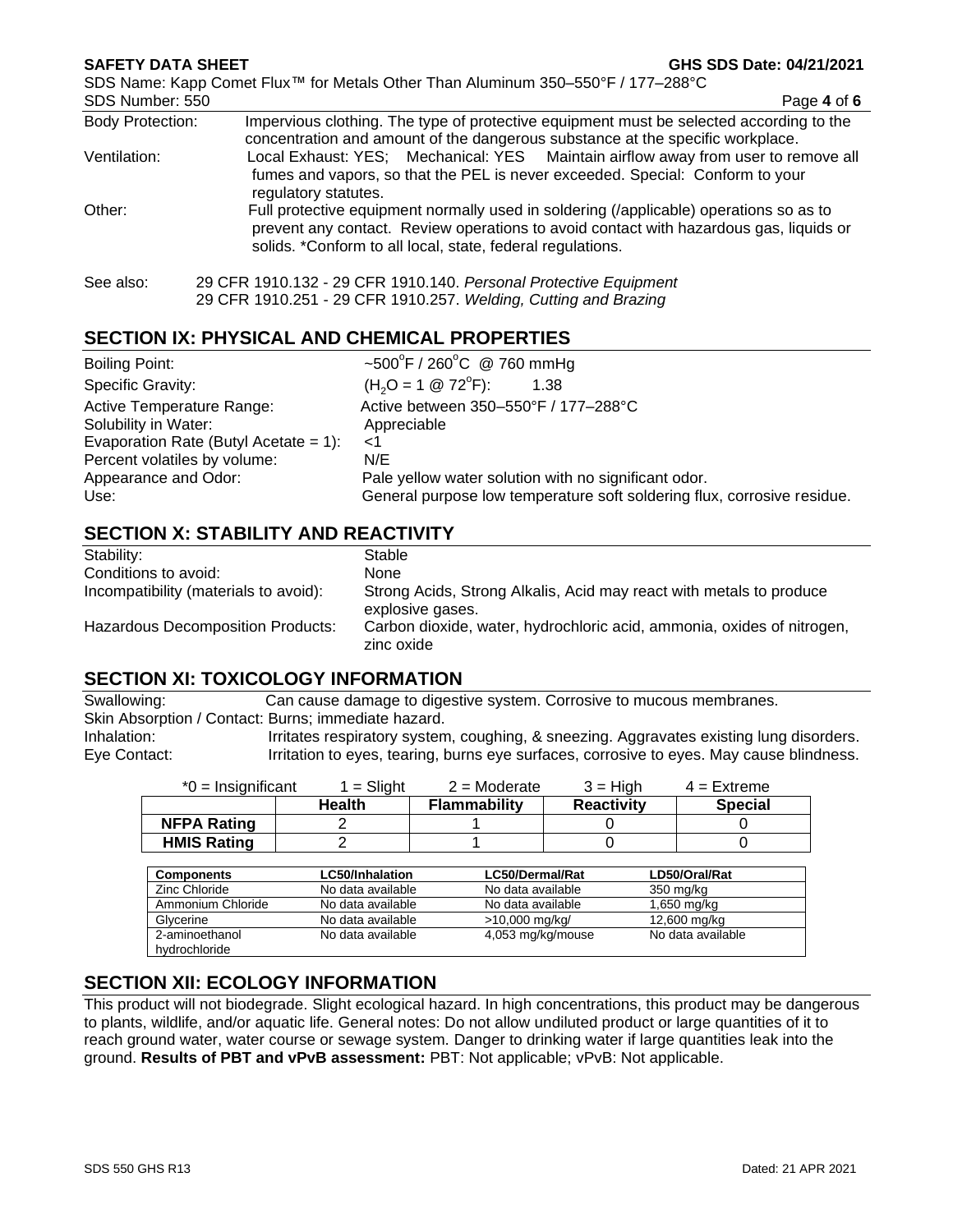SDS Name: Kapp Comet Flux™ for Metals Other Than Aluminum 350–550°F / 177–288°C SDS Number: 550 Page **5** of **6**

| JO INUHIDEL. JJU     |                                                   |                   |                                                                 | <b>Faye J UI U</b>                                                  |
|----------------------|---------------------------------------------------|-------------------|-----------------------------------------------------------------|---------------------------------------------------------------------|
| <b>Components</b>    | LC50/96hr/48hr/2<br>4hr                           | EC50/96/48hr/24hr | <b>Bioaccumulation</b><br><b>Concentration</b><br><b>Factor</b> | No Observable<br><b>Effect</b><br>Concentration/96hr/<br>48hr/24 hr |
| Zinc Chloride        | $0.4 - 2.2$ mg/L<br>(carp)                        | $0.2$ mg/L (flea) | No data available                                               | No data available                                                   |
| Ammonium<br>Chloride | 209 mg/L $(carp)$<br>3.98 mg/L<br>(rainbow trout) | No data available | No data available                                               | No data available                                                   |
| Hydrochloric<br>Acid | $282 \text{ mg/l}$<br>(mosquito fish)             | No data available | No data available                                               | No data available                                                   |

## **SECTION XIII: DISPOSAL CONSIDERATION**

Waste Disposal Method

- Must not be disposed of together with household garbage. Do not allow product to reach sewage system.
- Dispose of according to federal, state, local, international, and OSHA regulations.

## **SECTION XIV: TRANSPORT INFORMATION**

**Ground - DOT Proper Shipping Name: Air - IATA Proper Shipping Name:**

**Corrosive liquid, N.O.S. (Zinc Chloride, Hydrochloric Acid) Corrosive liquid, N.O.S. (Zinc Chloride, Hydrochloric Acid)** Hazard Class: 8 Hazard Class: 8 ID & Packaging Group Number: UN 1760, PG II ID & Packaging Group Number: UN 1760, PG II ERG Guide Number: 154 ERG Guide Number: 154

Marine pollutant (Yes/No) YES - Unless your shipments qualify for an exemption, you must mark the products with the marine pollutant mark and add the words "Marine Pollutant" to the product's basic description on your bill of lading.

## **SECTION XV: REGULATORY INFORMATION**

### **International Inventories**

USA (TSCA): Complies

# **Federal Regulations**

**CERCLA Section 103**

This product contains the following substances which are subject to CERCLA Section 103 reporting requirements and which are listed on 40 CFR 302.4

Zinc Chloride Ammonium Chloride

### **Toxic Substance Control Act (TSCA)**

If listed below, non-proprietary substances are subject to export notification Section 12 (b) of TSCA: None

### **SARA Title III 313 Reportable Substances**:

• This product contains the following toxic chemicals subject to the reporting requirements of EPCRA of 1986 and 40 CFR 372

| <b>CHEMICAL NAME</b> | CAS NO.   | <b>COMPOSITION</b> |
|----------------------|-----------|--------------------|
| Zinc Compounds       | N982      | 30-40%             |
| Hydrochloric Acid    | 7647-01-1 | $1 - 10%$          |

### **SARA Title III Section 311/312 Hazard Categories:**

Acute Health Hazard Chronic Health Hazard